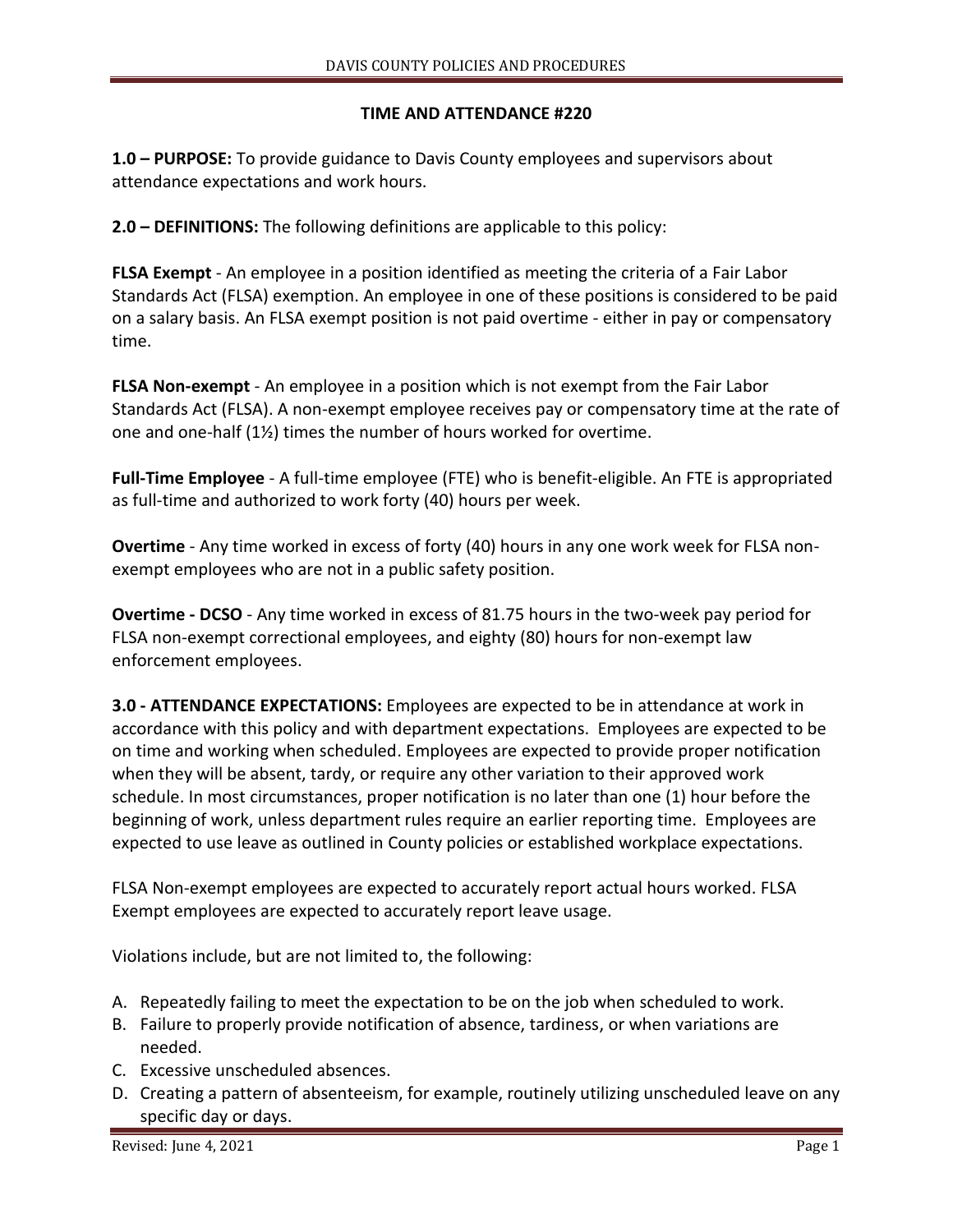- E. Unpaid absence that is not protected or approved.
- F. Providing false information about the reasons for an unscheduled absence.

**4.0 - HOURS OF WORK:** The normal work day for full-time employees is eight (8) hours and the normal work week is forty (40) hours, except in certain circumstances when it is considered to be in the best interest of the public and of the County to work shifts of extended hours. Except in unforeseen or unpreventable circumstances, overtime must receive prior approval from the designated supervisor.

For many County departments, business hours will generally begin at 8:00 A.M. and end at 5:00 P.M. However, the business hours within each department will vary depending on its responsibilities and associated staffing requirements. At its discretion, department administration may allow alternate work schedules such as a compressed workweek or flextime (within the defined workweek.)

**5.0 - WORK WEEK:** The work week shall comply with the Federal Fair Labor Standards Act (FLSA.) The standard work week for Davis County begins on Friday at 12:00 AM and ends on Thursday at 11:59 PM. Public Safety Departments may define the work cycle based on their needs and with the approval of the Human Resources Director.

**6.0 - REST PERIODS AND LUNCH BREAKS:** Two (2) paid rest periods are authorized daily for each full-time employee. Each rest period should not exceed fifteen (15) minutes. Supervisors may require employees to work through breaks when needed to cover departmental needs. The decision to take, or not take, a rest period is optional on the part of an employee except in instances of required departmental need. Rest periods cannot be taken at the beginning or ending of a work shift or in conjunction with lunch breaks. Additionally, rest periods cannot be accumulated and used at a later time such as on another day, to extend the lunch hour or as a rationale for leaving work before the end of the shift.

**6.1** – **LUNCHES:** For the sake of their overall well-being, employees of Davis County are encouraged to take a lunch daily. With the advance permission of the supervisor, employees may take either a 30-minute unpaid lunch break or a 60-minute unpaid lunch break. Lunch breaks should not be taken at the beginning or ending of a work shift.

A supervisor may approve an employee's occasional request to work through the meal period to shorten the work day or workweek. FLSA non-exempt employees may not work through a meal period without prior supervisory approval. If work is performed during a lunch break, FLSA non-exempt employees must report the time as working time.

**6.2 – BREASTFEEDING:** For up to one year after the birth of a child, an employee who is breastfeeding will be allowed to take a reasonable unpaid break each time the employee needs to breastfeed or express breast milk. Consistent with federal law, the department will provide a place for the employee to use which is other than a bathroom. The place must be shielded from view, free from intrusion and functional for expressing breast milk in accordance with the *Davis County Employment Modifications & Accommodations Policy #145.*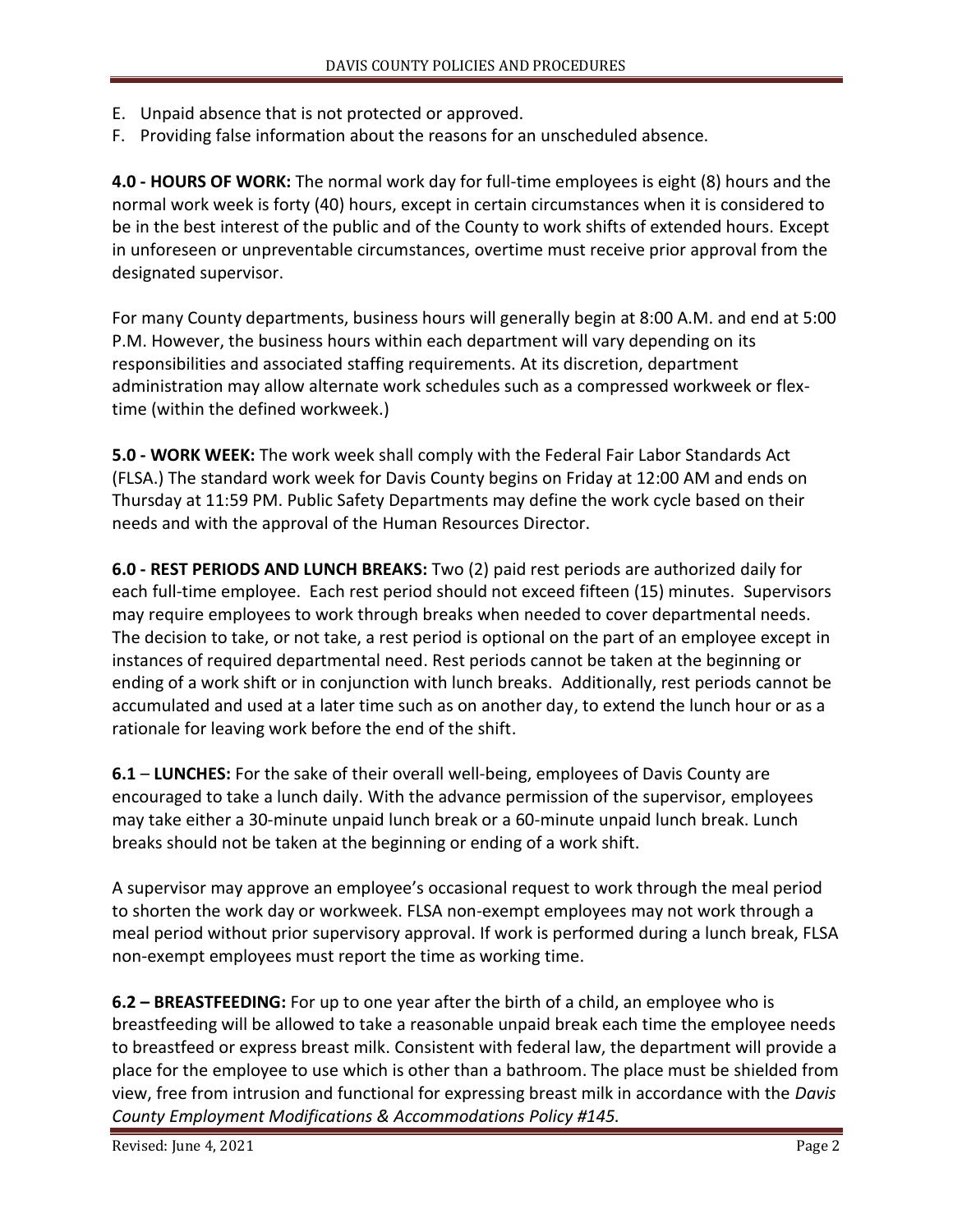**7.0 – OVERTIME:** FLSA non-exempt employees should not work more than forty (40) hours in a work week without prior approval, except in unforeseen or unavoidable circumstances. A FLSA non-exempt employee who works more than forty (40) hours in a work week shall receive overtime pay or compensatory leave time accrual.

Supervisors may adjust schedules within a work week or work cycle to avoid overtime to meet operational needs. Supervisors should organize their department workloads to minimize overtime. When overtime is necessary, compensatory time should be accrued whenever possible to minimize budgetary impact.

**7.1 - CALCULATING OVERTIME:** Employees whose positions are identified as FLSA eligible (nonexempt) will be paid at the rate of one and one-half  $(1\frac{1}{2})$  times the regular rate of pay multiplied by the number of overtime hours worked. Compensatory time shall also be accrued at one and one-half (1½) times the regular rate of pay multiplied by the number of overtime hours worked. Only the hours worked in any one work week (Friday 12:00 AM to Thursday 11:59 PM) will be used for determining overtime. Vacation, sick leave, holidays and other similar leaves will not be considered hours worked for calculating overtime.

**7.2 – CALCULATING OVERTIME – LAW ENFORCEMENT & CORRECTIONS:** Eligible sworn employees in Law Enforcement positions will be paid overtime for hours worked beyond eighty (80) over each two-week pay period. Eligible sworn employees in Corrections Department positions will be paid overtime for hours worked beyond 81.75 over each two-week pay period. Only the hours actually worked in any one pay period for law enforcement and corrections employees will be used in determining overtime. Vacation, sick leave, holidays, and other similar leaves will not be considered hours worked for calculating overtime.

**7.3 - COMPENSATORY TIME:** The accumulation and use of compensatory time should be managed carefully by the employee and their supervisor to ensure it is used in a timely manner. Comp-time can only be taken with the prior approval of the supervisor. A maximum of one hundred (100) hours of compensatory time may be accrued by an employee at any one time. When an employee moves from a non-exempt position to an exempt position, any remaining compensatory time will be paid to the employee. When an employee terminates employment, they will be paid for any remaining compensatory time.

FLSA exempt employees do not accrue compensatory time. However, if occasional work demands require excessive hours, in a workweek, the employee may make arrangements with their Administrative Officer to flex their time within the same pay period or the pay period which immediately follows. However, the additional hours worked and time-off granted, is not tracked and awarded on an hour for hour basis. The County Commission may authorize more compensatory time credit to accrue for departments or units which experience heavy seasonal workloads or special emergencies.